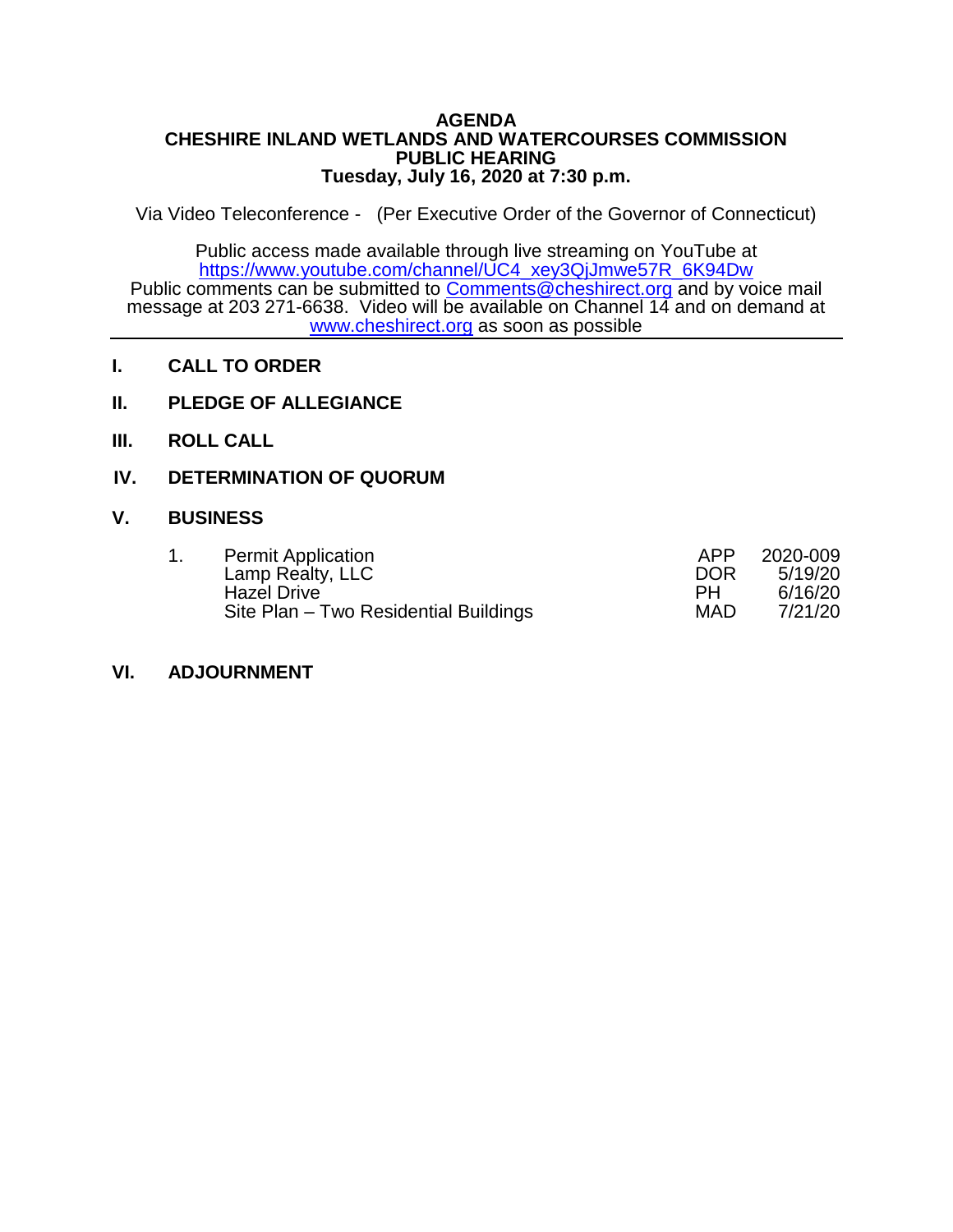# **AGENDA**

### **CHESHIRE INLAND WETLANDS AND WATERCOURSES COMMISSION REGULAR MEETING** (Immediately following the Public Hearing) **Tuesday, July 16, 2020 at 7:30 p.m.**

Via Video Teleconference - (Per Executive Order of the Governor of Connecticut)

Public access made available through live streaming on YouTube at [https://www.youtube.com/channel/UC4\\_xey3QjJmwe57R\\_6K94Dw](https://www.youtube.com/channel/UC4_xey3QjJmwe57R_6K94Dw)

Video will be available on Channel 14 and on demand at [www.cheshirect.org](http://www.cheshirect.org/) as soon as possible

- **I. CALL TO ORDER**
- **II. PLEDGE OF ALLEGIANCE**
- **III. ROLL CALL**
- **IV. DETERMINATION OF QUORUM**
- **V. APPROVAL OF MINUTES –** Regular Meeting June 2, 2020

### **VI. COMMUNICATIONS**

- 1. Staff Communication w/attachments Re: IWWC App, 2020-009, 50 Hazel Drive, Site Plan – 2 Residential Buildings
- 2. Request for Determination Re: Nosal Builders, Inc., 85 Fieldstone Court Parking Addition
- 3. Staff Communication w/attachments Re: 85 Fieldstone Court
- 4. Request for Determination Re: Michael Iezzi, 242 Patton Drive Above Ground Pool
- 5. Staff Communication w/attachments Re: 242 Patton Drive<br>6. Application Re: Highland Ave- Site Plan
- 6. Application Re: Highland Ave- Site Plan<br>7. Staff Communication Re: Highland Ave
- 7. Staff Communication Re: Highland Ave<br>8. Request for Determination Re: Ed Barn
- 8. Request for Determination Re: Ed Barnett/House 2 Home Construction, LLC, 569 Cornwall Avenue – Landing and Stairs
- 9. Application Re: Ed Barnett/House 2 Home Construction, LLC, 569 Cornwall Avenue – Landing and Stairs
- 10. Staff Communication Re: 569 Cornwall Avenue<br>11. Request for Release of Cease and Desist Order
- 11. Request for Release of Cease and Desist Order Re: Ed Barnett/House 2 Home Construction, LLC, Permit 2019-001, Cornwall Avenue
- 12. Request for Determination Re: 540 Peck Lane, Above Ground Pool

### **VII. UNFINISHED BUSINESS**

|    | <b>Permit Application</b>                                                           | APP                      | 2020-002                       |
|----|-------------------------------------------------------------------------------------|--------------------------|--------------------------------|
|    | <b>Timothy McMurray</b>                                                             | <b>DOR</b>               | 1/07/20                        |
|    | <b>Jarvis Street</b>                                                                | <b>SW</b>                | 1/16/20                        |
|    | Site Plan - House                                                                   | <b>MAD</b>               | 7/07/20                        |
| 2. | <b>Permit Application</b><br>Bartosz & Catherine Grala<br>Coleman Road<br>Site Plan | APP<br><b>DOR</b><br>MAD | 2020-008<br>5/19/20<br>7/23/20 |